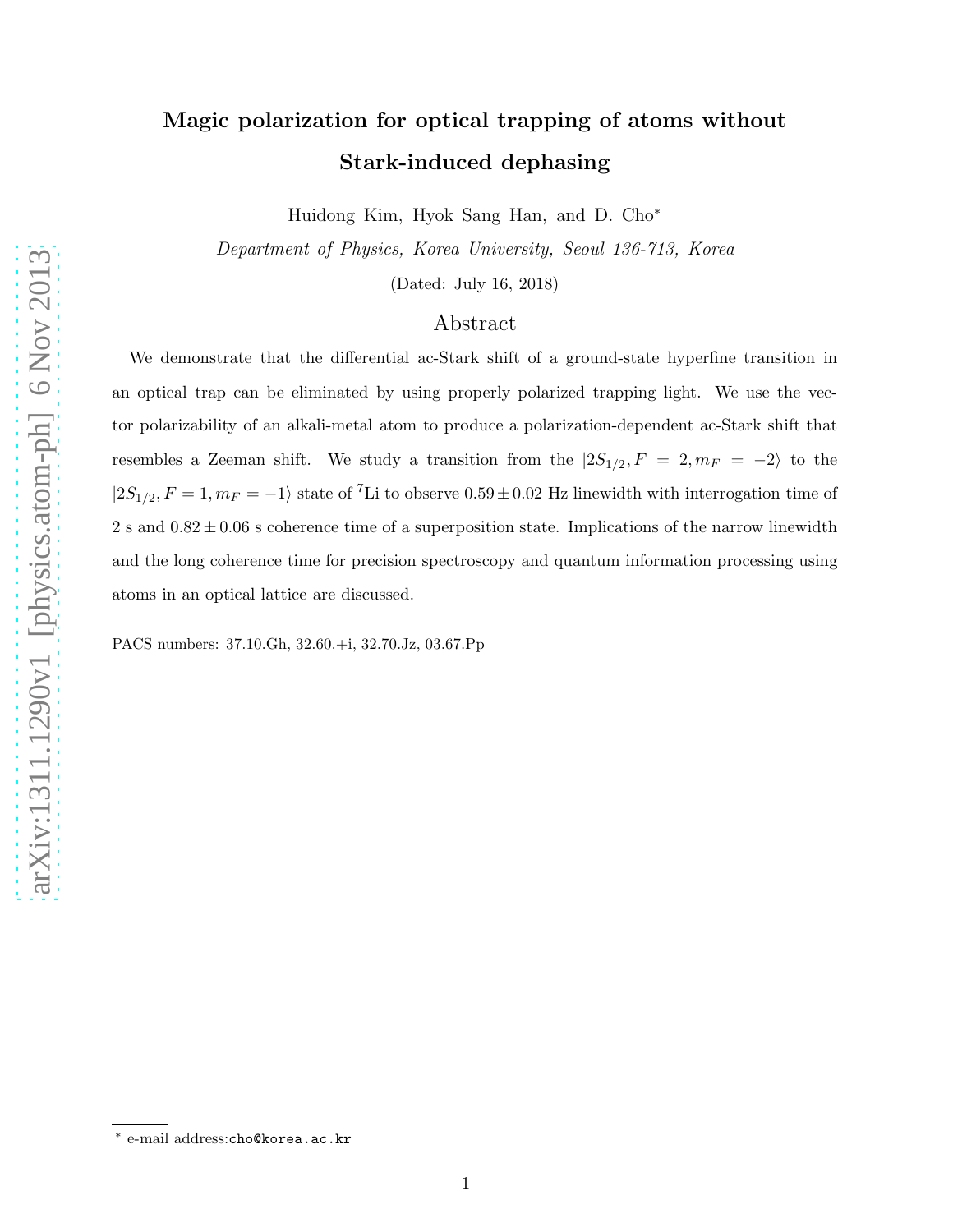An optical trap [1] is the least perturbative among atom traps, providing promising environment for precision spectroscopy. An optical lattice, formed by interfering light fields, is an attractive platform for quantum information processing (QIP) for the possibility of site-specific qubit manipulation and scalability [2]. Utility of these devices is severely limited, however, due to a differential ac-Stark shift coupled with an intensity gradient of the trapping field. For an optical transition, the "magic wavelength" eliminated the differential shift [3, 4] leading to breakthroughs in optical frequency metrology [5] and cavity quantum electrodynamics [6]. In contrast, for a ground hyperfine transition, which is used as the primary frequency standard and a resource for a qubit, the problem remained unsolved.

Considering two ground hyperfine states  $|\phi_l\rangle = |nS_{1/2}, F\rangle$  and  $|\phi_u\rangle = |nS_{1/2}, F + 1\rangle$  of an alkali-metal atom with  $F$  and  $F + 1$  being total angular momenta, the ac-Stark shift produces different potential wells for the two states because of the hyperfine splitting  $\Delta_{\text{HF}}$ . A trapped atom has an eigenstate  $|\phi_l\rangle|\chi_{ln}\rangle$  or  $|\phi_u\rangle|\chi_{um}\rangle$ , where  $|\chi_{ln}\rangle$  and  $|\chi_{um}\rangle$  are the motional bound states. Because the potential wells are different, the bound states have different sets of energy eigenvalues and the orthogonality  $\langle \chi_{ln} | \chi_{um} \rangle = \delta_{nm}$  is not satisfied. For spectroscopy on an ensemble of atoms, this gives rise to a resonance frequency shift and inhomogeneous broadening [7], nullifying the advantage of long interrogation. For a superposition state, spatial and thermal distributions of resonance frequencies lead to fast dephasing [8]. Even for a single atom, parasitic excitations to adjacent motional states can degrade coherence in a short time. The dephasing has been the main roadblock in using a pair of hyperfine states as a qubit in an optical-lattice based QIP; an entangled state formed by cold collisions lost coherence in 1.5 ms [9] and the number of steps in a quantum-walk experiment was limited to 6 [10].

There has been a long series of efforts to address this problem. A blue-detuned optical bottle was used to minimize atom-light interaction  $|11|$ . A near-resonant compensating beam was added to reduce the differential shift [12, 13]. These arrangements cannot form a lattice and the near-resonant compensating beam increased scattering of photons. Spin echo or its generalization, dynamical decoupling, was used to undo Stark-induced dephasing [14]. Although it produced long storage time of hyperfine coherence for a quantum memory, the process is disruptive to spectroscopic measurements and gate operations in QIP. Ultracold atoms from a Bose-Einstein condensate were loaded to the ground motional states of a shallow optical lattice [15]. Although this circumstance minimizes the dephasing due to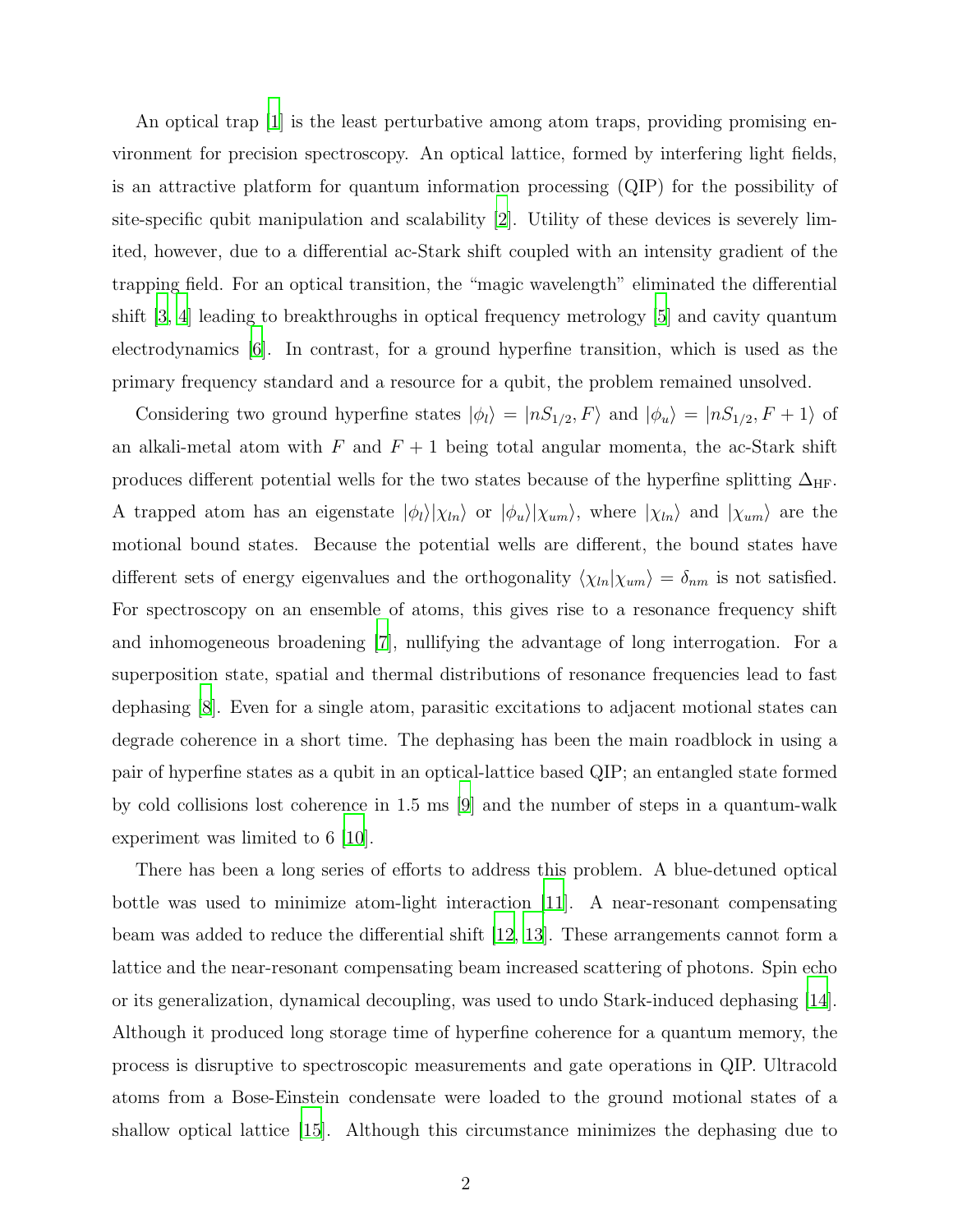motional distribution, problems from parasitic excitations and spatial distribution of atoms remain. An ideal solution would be a simple knob to adjust an optical trap so that the pair of hyperfine states have identical potential wells, as tuning a wavelength does for an optical transition [3]. Polarization of the trap beam can be such a knob [16] and in this Letter we show that by tuning polarization of the trap beam we can eliminate the differential Stark shift at its origin. We may call it "magic polarization".

When an atom in the  $|nS_{1/2}, F, m_F\rangle$  state, with  $m_F$  being a z-component angular momentum, is in a laser field propagating along the z-axis with an amplitude  $\vec{\mathcal{E}}$ , its ac-Stark shift is

$$
U(F, m_F) = \alpha_F |\vec{\mathcal{E}}|^2 + \beta_F \eta g_F m_F |\vec{\mathcal{E}}|^2, \tag{1}
$$

where  $\alpha_F$  and  $\beta_F$  are the scalar and vector polarizabilities, respectively. The second term is from the spin-orbit coupling and it resembles a Zeeman shift;  $q_F$  is the Landé g factor and  $B_{\text{eff}} = \beta_F \eta |\mathcal{E}|^2 / \mu_B$  plays the role of an effective magnetic field.  $\eta = i\hat{z} \cdot (\mathcal{E} \times \mathcal{E}^*) / |\mathcal{E}|^2$  is the degree of circularity and  $\mu_B$  is the Bohr magneton. For a transition from the  $|F, m_F\rangle$  to the  $|F+1,m_F'\rangle$  state, the differential Stark shift vanishes when

$$
\eta = \frac{\Delta \alpha}{\beta g_F (m_F + m'_F)},\tag{2}
$$

where  $\Delta \alpha = \alpha_{F+1} - \alpha_F$  and  $\beta = (\beta_{F+1} + \beta_F)/2$ . When light propagation makes an angle  $\theta$ to the z-axis defined by a magnetic field,  $\eta$  depends on  $\cos \theta$  and the angle can be another knob [17]. Magic polarization works only for a Zeeman-sensitive transition. It is a liability in a fluctuating magnetic field, but it is an asset for addressing or manipulating qubits using a magnetic field gradient [18]. For a Zeeman-insensitive transition with  $m'_F = -m_F$ , the second-order Zeeman shift contributed by  $B_{\text{eff}}$  can cancel the differential shift [19]. The scheme was applied to a two-photon transition of  ${}^{87}$ Rb with  $m_F = 1$  for a metrological application [20].

From Eq. (1), if we require that the difference in the potential well depths for the  $|2S_{1/2}, F, m_F\rangle$  and  $|2S_{1/2}, F + 1, m'_F\rangle$  states,  $\Delta U = U(F + 1, m'_F) - U(F, m_F)$ , be smaller than  $\delta U$ , deviation  $\delta \eta$  of the circularity from the optimal value in Eq. (2) should satisfy  $\delta \eta \leq (\delta U/\bar{U})(\alpha/\beta g_F(m_F + m_F'))$ , where  $\bar{U}$  is the average well depth. When the strengths of the D1 and D2 couplings are the same,  $\alpha/\beta \approx 3\Delta/\Delta_F$ , where  $\Delta$  is the detuning of the trap beam from the D transitions and  $\Delta_F$  is the fine structure  $(\Delta \gg \Delta_F)$ ; tolerance on  $\eta$  in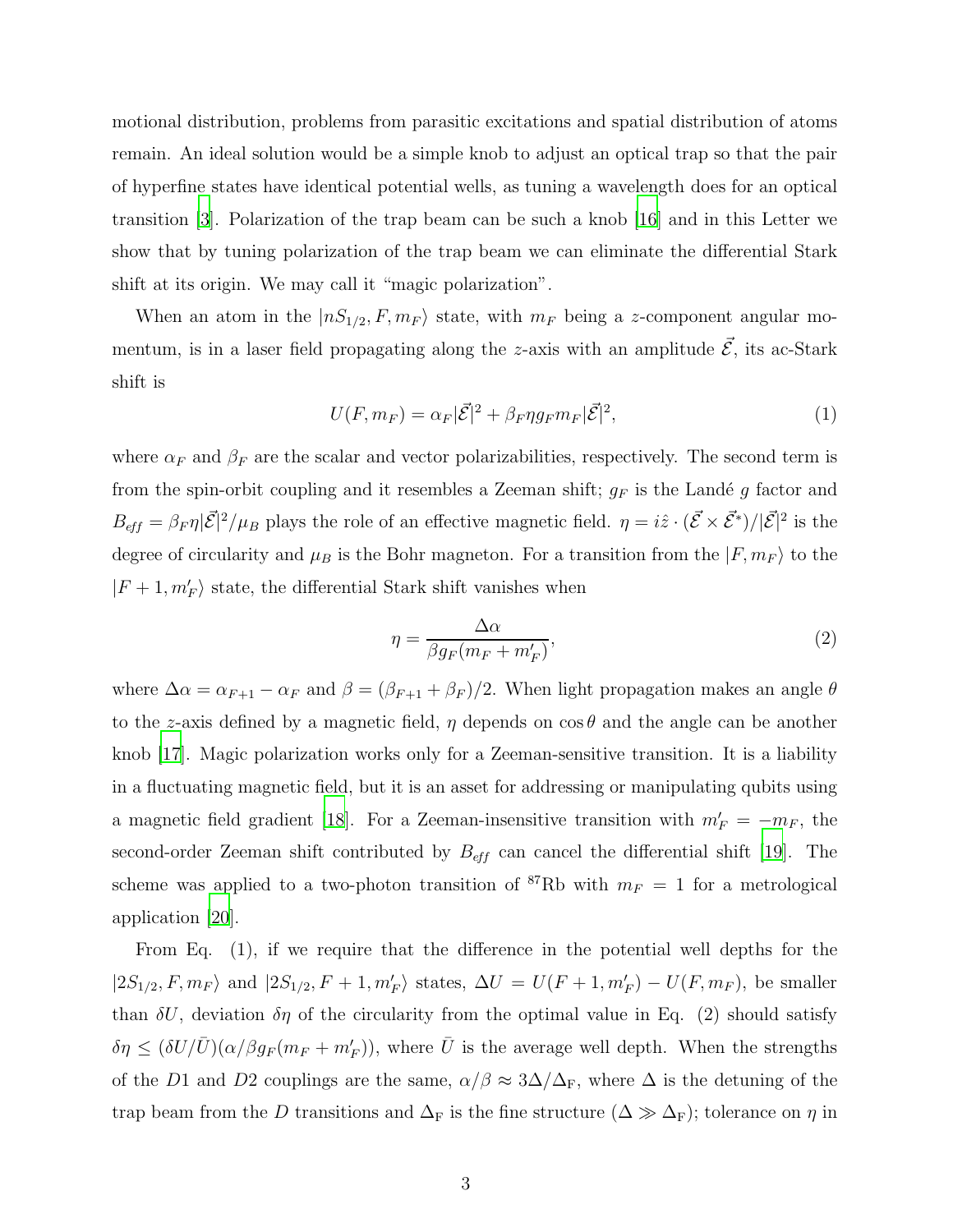tuning out the differential shift is inversely proportional to the fine structure. We use <sup>7</sup>Li for its small fine structure of 10 GHz.

A double magneto-optical trap (MOT) system fed by a Zeeman slower [\[21](#page-7-0)] is used to load an optical trap. The optical trap is formed at the center of a glass chamber by focusing a 6-W single-frequency Gaussian beam with a wavelength  $\lambda$  of 1060 nm to a spot of 20- $\mu$ m intensity radius. The well depth is  $600E_R$  (0.7 mK) with  $E_R = h^2/2m_{\text{Li}}\lambda^2$ , and  $m_{\text{Li}}$  is <sup>7</sup>Li mass.  $1.4 \times 10^4$  atoms at temperature T of 140  $\mu$ K are trapped in 1 s. Polarization of the trap beam is controlled by a quarter waveplate. When the waveplate optical axis is rotated by  $\theta_{\text{QWP}}$  with respect to the trap beam polarization direction,  $\eta = \sin(2\theta_{\text{QWP}})$ . We use a motorized rotation stage (Thorlabs Model PRM1Z8) with 0.1<sup>°</sup> repeatability, which allows us to set  $\eta$  to within  $3.2 \times 10^{-3}$ . Pressure inside the chamber is  $8 \times 10^{-11}$  mbar and the trap lifetime for atoms in the  $F = 1$  and  $|F = 2, m_F = \pm 2\rangle$  states is 20 s. For atoms in the  $|F = 2, m_F = 0, \pm 1\rangle$  states, however, it is 5 s owing to the hyperfine exchange collisions. The trapped atoms are optically pumped to the  $|2, -2\rangle$  state using the D1 transitions. The radio-frequency (RF) field at  $\Delta_{\text{HF}} = 803$  MHz from a frequency synthesizer, which is phase locked to a rubidium atomic clock, is applied to a patch antenna placed under the glass chamber to drive a transition to the  $|1, -1\rangle$  state. A 16-mG magnetic field along the trap beam defines the quantization axis. The hyperfine transition cannot be detected by using a cycling transition because of the small  $2P_{3/2}$  hyperfine splitting of lithium. Instead, we use a magnetic trap for the detection; atoms in the  $|1, -1\rangle$  state are held by the trap, whereas those in the  $|2, -2\rangle$  state are pushed away. After holding the atoms in the magnetic trap with the optical trap turned off for 130 ms, the MOT beams are turned back on. For the magnetic trap, we use the anti-Helmholtz coil for the MOT with the same field gradient of 26 G/cm along the coil axis. The detection efficiency is close to 1. Fluorescence from the MOT is collected and collimated by an aspheric lens, and it is refocused to a photodiode via a pin hole. In order to improve the signal-to-noise ratio, we actively stabilize the MOT trap power and modulate the repump frequency by 16 MHz at 15 Hz. By integrating the demodulated fluorescence signal for 1 s, we can detect 200 atoms within one standard deviation.

Besides the ac-Stark shift, photon scattering and magnetic field variation can lead to broadening and decoherence. Raman scattering is suppressed from a destructive interference between the D1 and D2 paths [\[22](#page-7-1)], and the Raman decoherence rate is negligibly small for our far-detuned trap. While the elastic scattering rate is  $3 s^{-1}$ , most of the scatters are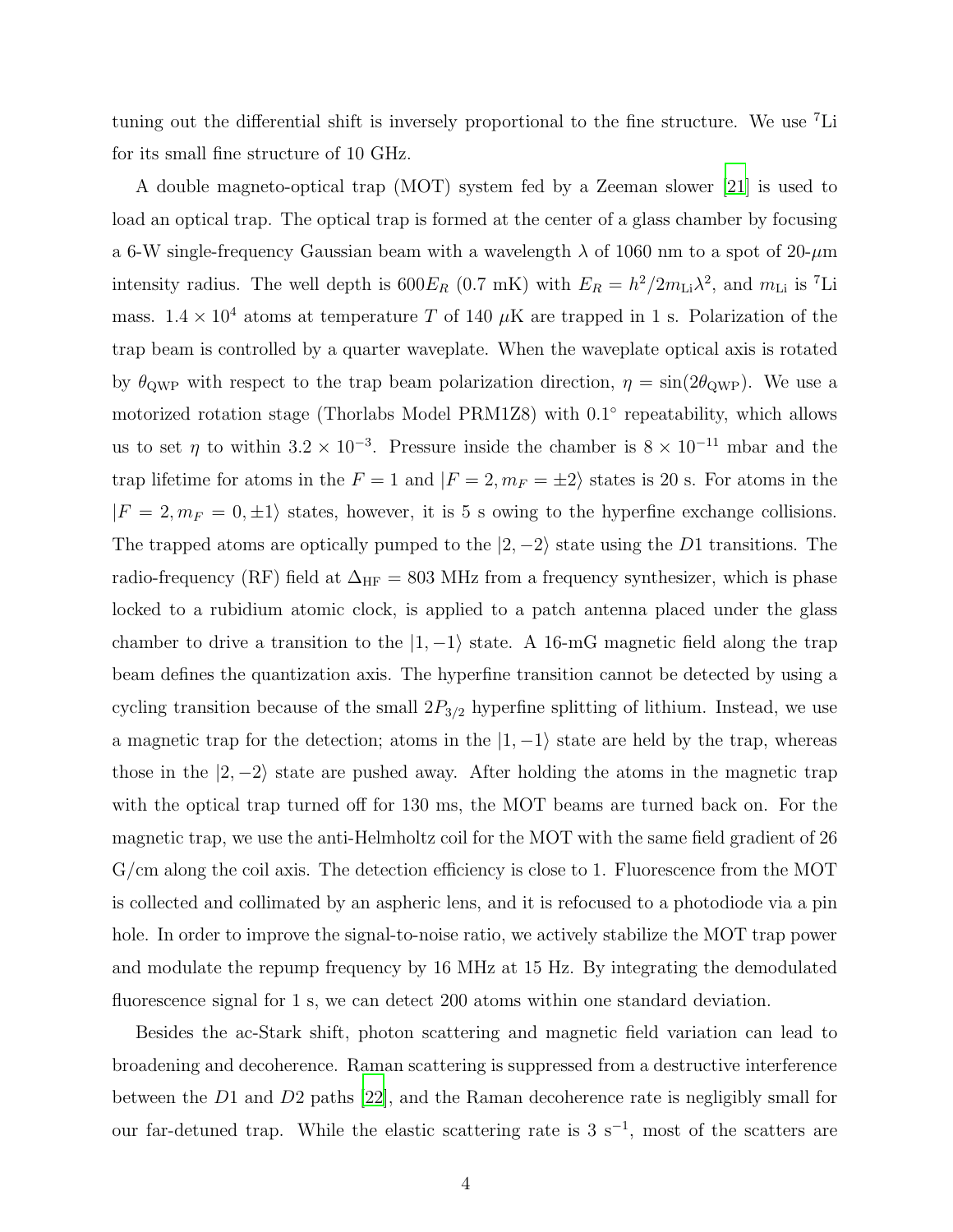benign. The Rayleigh decoherence rate is proportional to  $1/\Delta^4$  [\[23\]](#page-7-2) and is negligible as well. Although the transition is Zeeman sensitive, the malignant effect of a magnetic field gradient is reduced for the trapped atoms in a manner similar to the Lamb-Dicke effect. In a harmonic approximation, a gradient  $bz\hat{z}$  translates and shifts a potential well without changing its shape; transition frequencies from the  $|\phi_l\rangle|\chi_{ln}\rangle$  to  $|\phi_u\rangle|\chi_{um}\rangle$  state with  $m = n$ shift uniformly. A transition amplitude for  $m = n \pm 1$  is reduced by  $\xi \sqrt{n}$  compared with the  $m = n$  transition, where  $\xi = \Delta z(0)/\Delta z_b$ ;  $\Delta z(0)$  is the size of the ground wave packet, and  $\Delta z_b$  is the displacement at which differential Zeeman shift between  $|\phi_l\rangle$  and  $|\phi_u\rangle$  is the same as the motional excitation energy  $\hbar\omega_z$ .  $\xi$  is analogous to the Lamb-Dicke parameter  $k\Delta z(0)$ , where k is a wavenumber for an interacting photon. We minimize the effect of an ambient field by placing the glass chamber with accompanying optics and coils inside a 3 layer magnetic shield. We measure b by mapping the resonance frequency while the optical trap is translated along the z-axis and keep it smaller than 0.25  $\mu$ G/mm using a shimming coil.  $\omega_z/2\pi$  of our trap is 50 Hz and  $\xi\sqrt{n} < 1 \times 10^{-2}$  for average n at  $T = 140 \mu\text{K}$ .

For a linearly polarized trap beam  $(\eta = 0)$ , the difference in the potential well depths,  $\Delta U = U(F + 1) - U(F)$  is approximately  $\bar{U}(\Delta_{\text{HF}}/\Delta)$ . This corresponds to 71 Hz for our trap. The linewidth of a Rabi transition depends on thermal distribution of atoms and the Stark-induced broadening in full width at half maximum (FWHM)  $\Delta f_S(T)$  is theoretically predicted [7] to be  $\sim 2(k_BT/h)(\Delta U/\bar{U})$ , where  $k_B$  is the Boltzmann constant. When  $T = 140$  $\mu$ K, it is 30 Hz. We measure the lineshape of the  $|2, -2\rangle$  to  $|1, -1\rangle$  transition while  $\eta$  is changed using a  $\pi$  pulse of RF field with duration  $\tau_{\rm RF} = 200$  ms. The results are shown in Fig. 1(a) and (b). When  $\eta = 0$ , FWHM is  $32.5 \pm 2.9$  Hz and it reaches  $4.17 \pm 0.03$ Hz at  $\eta = 0.413$ . The uncertainty-limited value  $\Delta f_{\text{UL}}$  is 4.0 Hz. The solid line in Fig. 1(b) is  $\sqrt{\Delta f_{\text{UL}}^2 + (f_0 \Delta \eta)^2}$ , where  $\Delta \eta$  is the deviation from the magic value and  $f_0 = 80$ Hz, which is consistent with  $\Delta f_S(T)$ . Figure 1(c) shows the Rabi lineshape at  $\eta = 0.413$ when  $\tau_{\rm RF} = 2$  s; its FWHM is 0.59  $\pm$  0.02 Hz. Uncorrected broadening corresponds to the error  $\delta \eta = 5.4 \times 10^{-3}$  if we disregard other broadening mechanisms such as magnetic field fluctuation. Optimal  $\eta$  calculated from the published data [24] is 0.39. However, this value has a large uncertainty because  $\beta$  is the difference between the D1 and D2 couplings of a similar size, and there is a large loss of significant figures.

We measure the coherence time  $\tau_c$  of a superposition state using the Ramsey method. A  $\pi/2$  pulse of duration  $\tau_{\rm RF}$  with detuning  $\Delta\omega$  is applied at  $t=0$ , and another  $\pi/2$  pulse is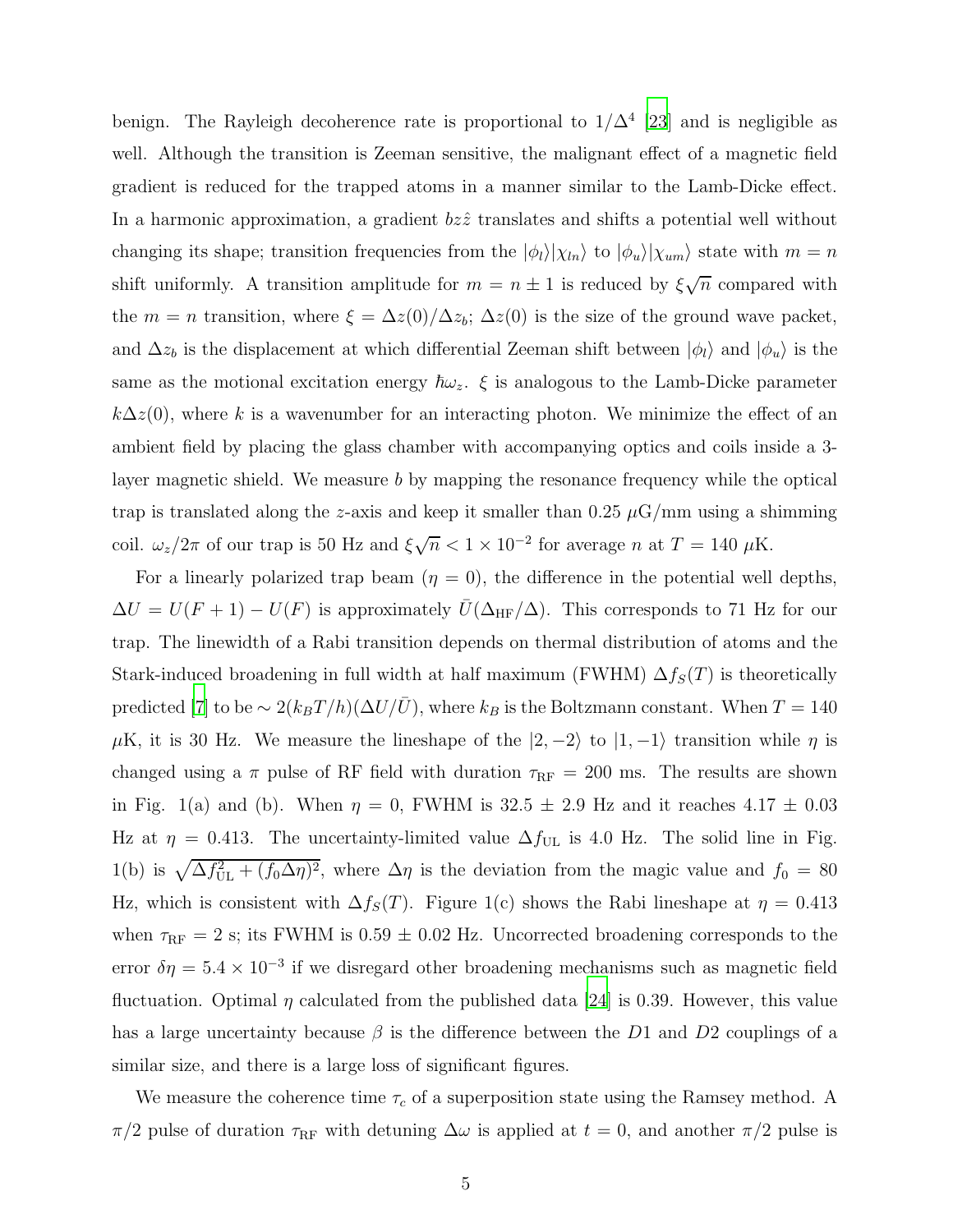applied at  $t = t_d$ . Figure 2(a) and (b) show the Ramsey signals when  $\eta = 0$  ( $\tau_{\rm RF} = 0.2$  ms,  $\Delta\omega = 2\pi \times 230$  Hz) and  $\eta = 0.413$  ( $\tau_{RF} = 0.5$  ms,  $\Delta\omega = 2\pi \times 7$  Hz), respectively. When the trap beam is linearly polarized, inhomogeneous broadening dominates and the signal is fitted to  $[1 + e^{-t_d^2/\tau_c^2} \cos(\Delta \omega t_d)]/2$  with  $\tau_c = 17.9 \pm 0.9$  ms [8]. At the magic polarization, homogeneous broadening dominates and the signal follows  $[1 + e^{-t_d/\tau_c} \cos(\Delta \omega t_d)]/2$  with  $\tau_c = 820 \pm 60$  ms. Figure 2(c) shows  $\tau_c$  while  $\eta$  is changed. The solid line is from  $1/\tau_c =$  $1/T_2^* + 1/T_2'$ , where  $T_2^*$  $T_2^*$  and  $T_2'$ 2 are from inhomogeneous and homogeneous broadenings, respectively.  $T_2^*$ <sup>\*</sup>/<sub>2</sub> is inversely proportional to  $\Delta \eta$ , and  $T_2^* = 6 \text{ ms}/\Delta \eta$  and  $T_2' = 1.5 \text{ s fit the}$ data.  $\tau_c = 820$  ms implies that  $T_2^* = 1.8$  s and  $\delta \eta = 3.3 \times 10^{-3}$ .  $T_2'$  $y'_2$  is mostly limited by temporal fluctuation of the magnetic field  $\delta B(t)$ , which is from unshielded ambient field and noise of the Helmholtz-coil current. In the presence of  $\delta B(t)$ , the Ramsey signal is  $S(t_d)$  =  $[1+\cos(\Delta\omega t_d-\delta\phi(t_d))]$ /2, where  $\delta\phi(t)=(\Delta\mu_B/\hbar)\int_0^t\delta B(t')dt'$  with  $\Delta\mu_B=g_F(m_F+m_F')\mu_B$ . When the field fluctuation is random,  $\delta\phi(t)$  follows a normal distribution with a standard deviation  $(\Delta \mu_B/\hbar)\kappa \sqrt{t}$ , where  $\kappa$  characterizes the field noise. When averaged over the distribution,  $\langle S(t_d) \rangle = [1 + e^{-t_d/T'_2} \cos(\Delta \omega t_d)]/2$ , where  $T'_2 = 2\hbar^2/(\kappa \Delta \mu_B)^2$ .  $T'_2 = 1.5$  s corresponds to field noise  $\kappa = 88 \text{ nG}/\sqrt{\text{Hz}}$  or current noise of 80 nA/ $\sqrt{\text{Hz}}$  for our Helmholtz  $\text{coil. } T_2'$  $\alpha_2'$  is inversely proportional to  $\Delta \mu_B^2$  and for the  $|1,1\rangle$  to  $|2,1\rangle$  transition, we observed  $\tau_c$ in excess of 1.5 s. We did not use the transition for the  $\tau_c$  measurement because the Ramsey signal was skewed due to the short lifetime (5 s) of the  $|2,1\rangle$  state.

A far-detuned optical trap in ultrahigh vacuum can hold atoms for tens of seconds without decoherence from photon scattering. We demonstrate that with magic polarization the trap can be free from Stark-induced broadening and dephasing as well. The magic trap can benefit precision measurement of, for example, the permanent electric dipole moment [\[25](#page-7-3)], where one searches for a small frequency shift. A 1D optical lattice with magic polarization can be easily formed by either a retro-reflection or using a Fabry-Perot cavity [\[26\]](#page-7-4). Reflectioninduced birefringence is small and it can be corrected [\[27](#page-7-5)]. The magic lattice is ideal for QIP using neutral atoms. For example, single atoms can be loaded or addressed in a sitespecific way by using a site-dependent frequency shift produced by a magnetic field gradient. Previous attempts were plagued by side effects from using a large gradient to overcome the Stark-induced broadening [18]. Sideband cooling to the 3D ground state is difficult because the Lamb-Dicke condition is not satisfied for transverse motion in a 1D lattice. With the extremely narrow line from the magic polarization, it is conceivable to selectively transfer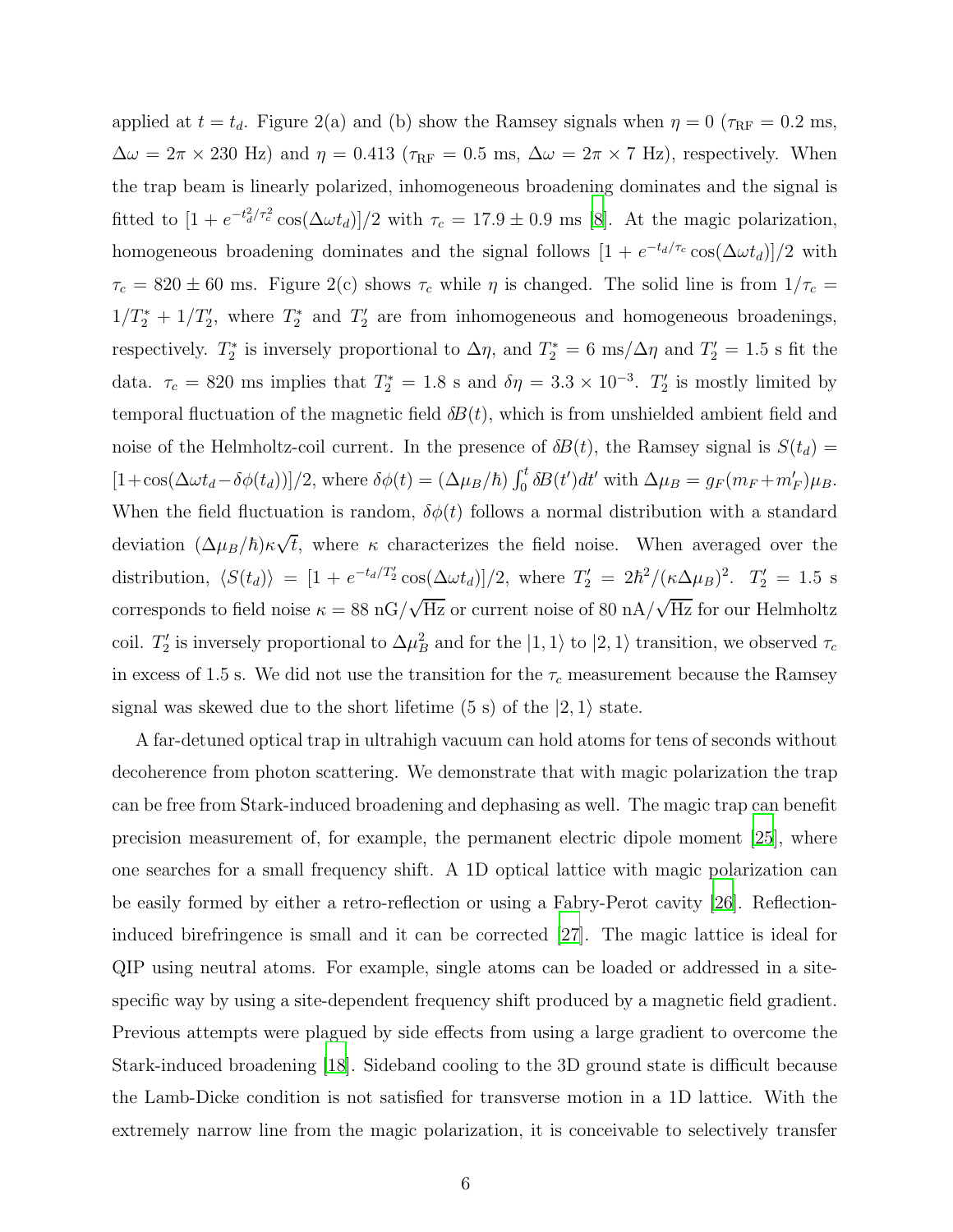atoms to a specific motional state by using anharmonicity of a Gaussian well in a bottomup manner. Loading a specific number of atoms to each site is also a challenge, and we may use a collisional shift for a blockade scheme [28]. For an optical lattice formed by retro-reflecting the Gaussian beam used in our experiment with 1 mK well depth at an antinode, the collisional shift  $\Delta f_c$  for a pair of Li atoms in the 3D ground state is 600 Hz [29]. The linewidth we obtained is three orders of magnitude smaller than this. We note that the coherence time we observed is longer than the typical operation time,  $1/2\Delta f_c$ , of a collisional quantum gate by the same order. The fermionic isotope of lithium, <sup>6</sup>Li would provide other possibilities with the Pauli exclusion principle and the small hyperfine splitting of 228 MHz.

We thank T. H. Yoon for help with the beam machine and the fiber amplifier, Y. S. Kim for the RF antenna, and S. E. Park for valuable discussions. This work was supported by the National Research Foundation of Korea (Grant No. F01-2009-000-10160-0).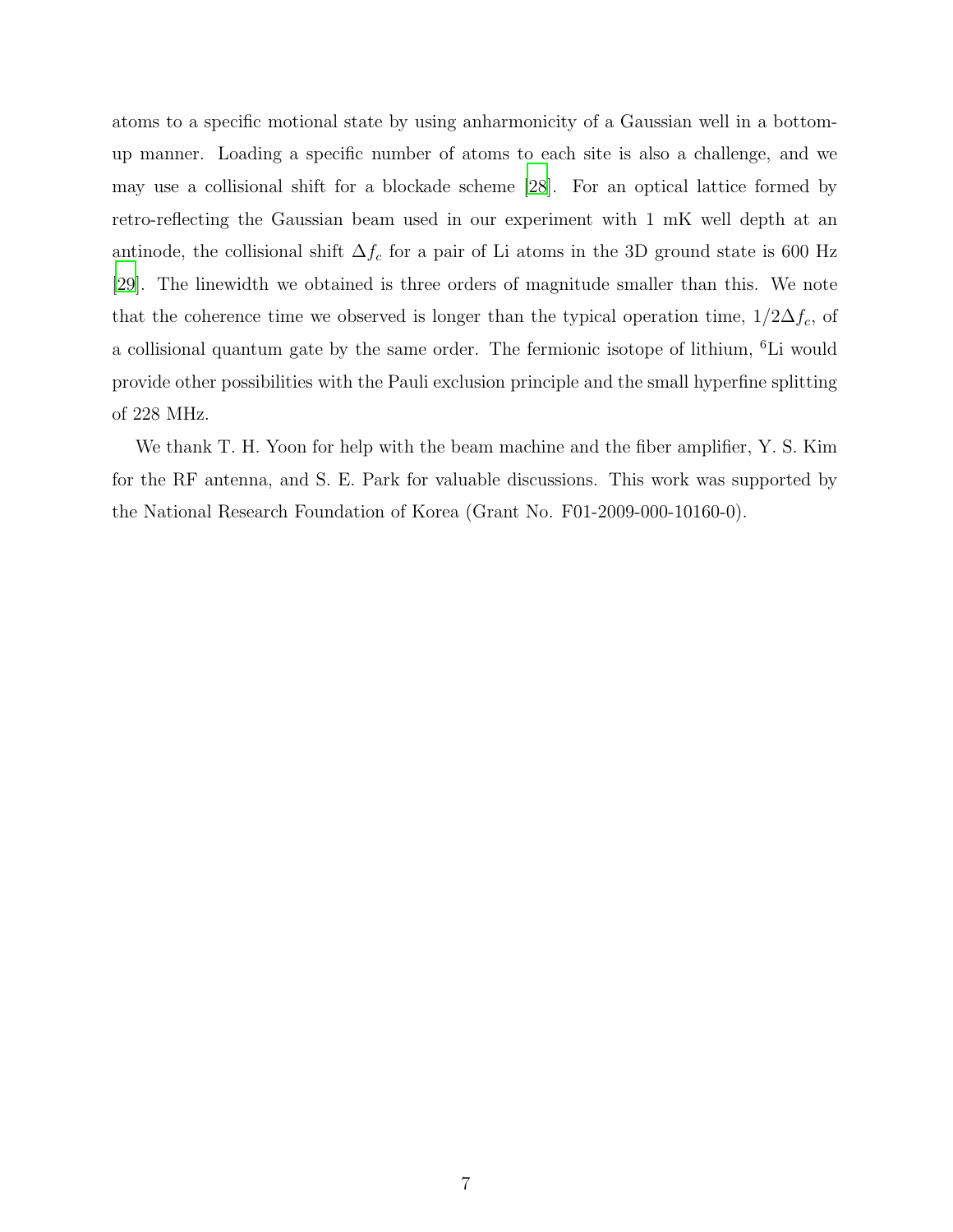- [1] S. Chu, J. E. Bjorkholm, A. Ashkin, and A. Cable, Phys. Rev. Lett. 57, 314 (1986).
- [2] I. Bloch, Nature 453, 1016 (2008).
- [3] J. Y. Kim, J. S. Lee, J. H. Han, and D. Cho, J. Korean Phys. Soc. 42, 483 (2003).
- [4] J. Ye, H. J. Kimble, and H. Katori, Science 320, 1734 (2008).
- [5] M. Takamoto, F. L. Hong, R. Higashi, and H. Katori, Nature 435, 321 (2005).
- [6] J. McKeever *et al.*, Phys. Rev. Lett. **90**, 133602 (2003).
- [7] H. Kim, S. H. Yim, and D. Cho, J. Korean Phys. Soc. 51, 1279 (2007).
- [8] S. Kuhr *et al.*, Phys. Rev. A **72**, 023406 (2005).
- [9] O. Mandel *et al.*, Nature **425**, 937 (2003).
- [10] M. Karski *et al.*, Science **325**, 174 (2009).
- [11] N. Davidson, H. J. Lee, C. S. Adams, M. Kasevich, and S. Chu, Phys. Rev. Lett. **74**, 1311 (1995).
- [12] A. Kaplan, M. F. Andersen, and N. Davidson, Phys. Rev. A 66, 045401 (2002).
- [13] A. G. Radnaev *et al.*, Nature Phys. **6**, 894 (2010).
- [14] Y. Sagi, I. Almog, and N. Davidson, Phys. Rev. Lett. 105, 053201 (2010).
- [15] U. Schnorrberger et al., Phys. Rev. Lett. **103**, 033003 (2009).
- [16] J. M. Choi and D. Cho, J. Phys. Conf. Ser. 80, 012037 (2007).
- [17] V. V. Flambaum, V. A. Dzuba, and A. Derevianko, Phys. Rev. Lett. 101, 220801 (2008).
- [18] D. Schrader et al., Phys. Rev. Lett. 93, 150501 (2004); M. Karski et al., New J. Phys. 12, 065027 (2010).
- [19] A. Derevianko, Phys. Rev. Lett. 105, 033002 (2010).
- [20] R. Chicireanu et al., Phys. Rev. Lett. **106**, 063002 (2011).
- <span id="page-7-0"></span>[21] H. Kim and D. Cho, J. Korean Phys. Soc. 58, 1110 (2011).
- <span id="page-7-1"></span>[22] R. A. Cline, J. D. Miller, M. R. Matthews, and D. J. Heinzen, Opt. Lett. 19, 207 (1994).
- <span id="page-7-2"></span>[23] H. Uys et al., Phys. Rev. Lett. **105**, 200401 (2010).
- [24] M. S. Safronova, U. I. Safronova, and C. W. Clark, Phys. Rev. A 86, 042505 (2012).
- <span id="page-7-3"></span>[25] J. J. Hudson *et al.*, Nature **473**, 493 (2011).
- <span id="page-7-4"></span>[26] A. Mosk *et al.*, Opt. Lett. **26**, 1837 (2001).
- <span id="page-7-5"></span>[27] Z. Kim et al., Rev. Sci. Instrum. 75, 2752 (2004).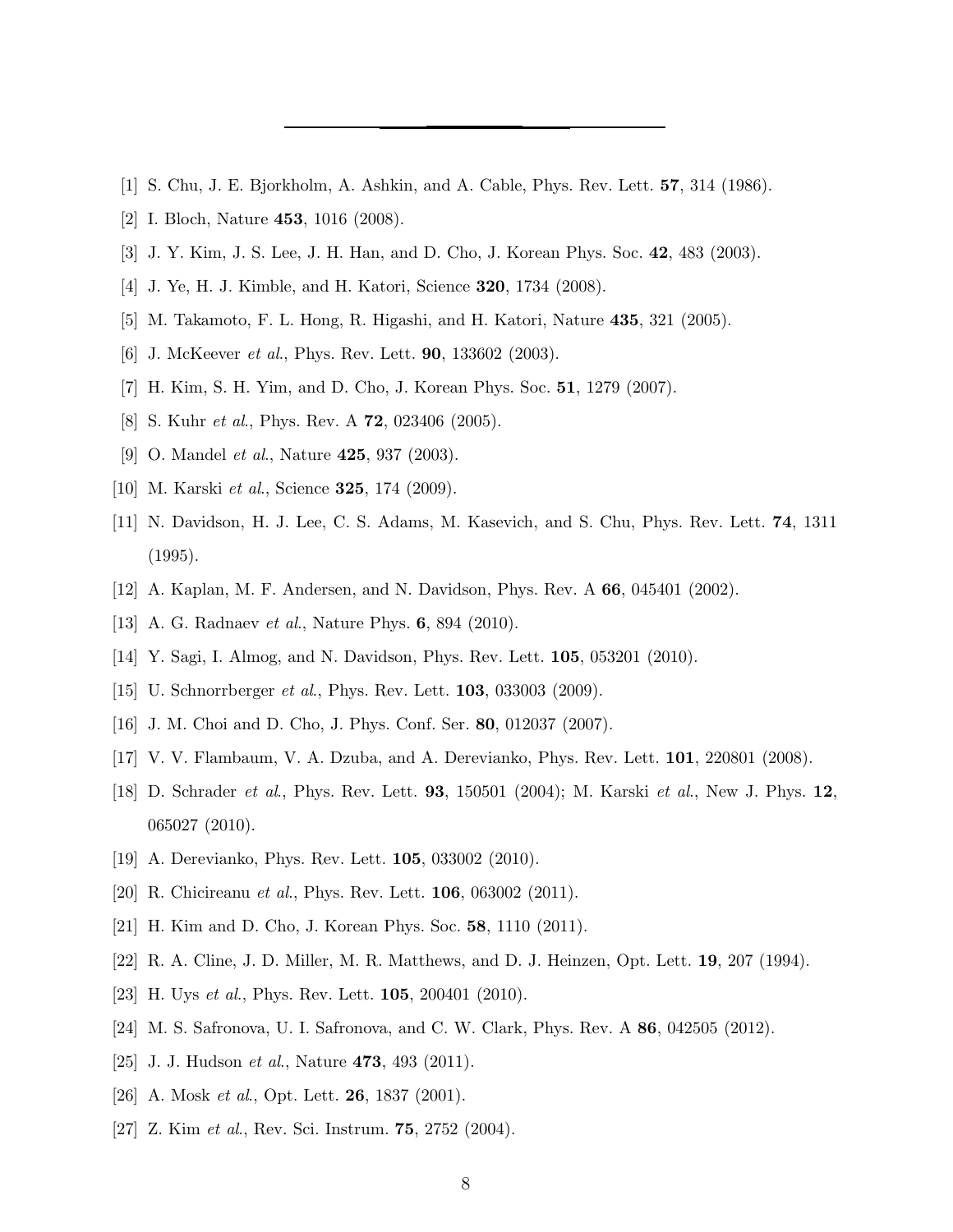- [28] T. Wilk et al., Phys. Rev. Lett. **104**, 010502 (2010).
- [29] D. Jaksch, H. J. Briegel, J. I. Cirac, C. W. Gardiner, and P. Zoller, Phys. Rev. Lett. 82, 1975 (1999).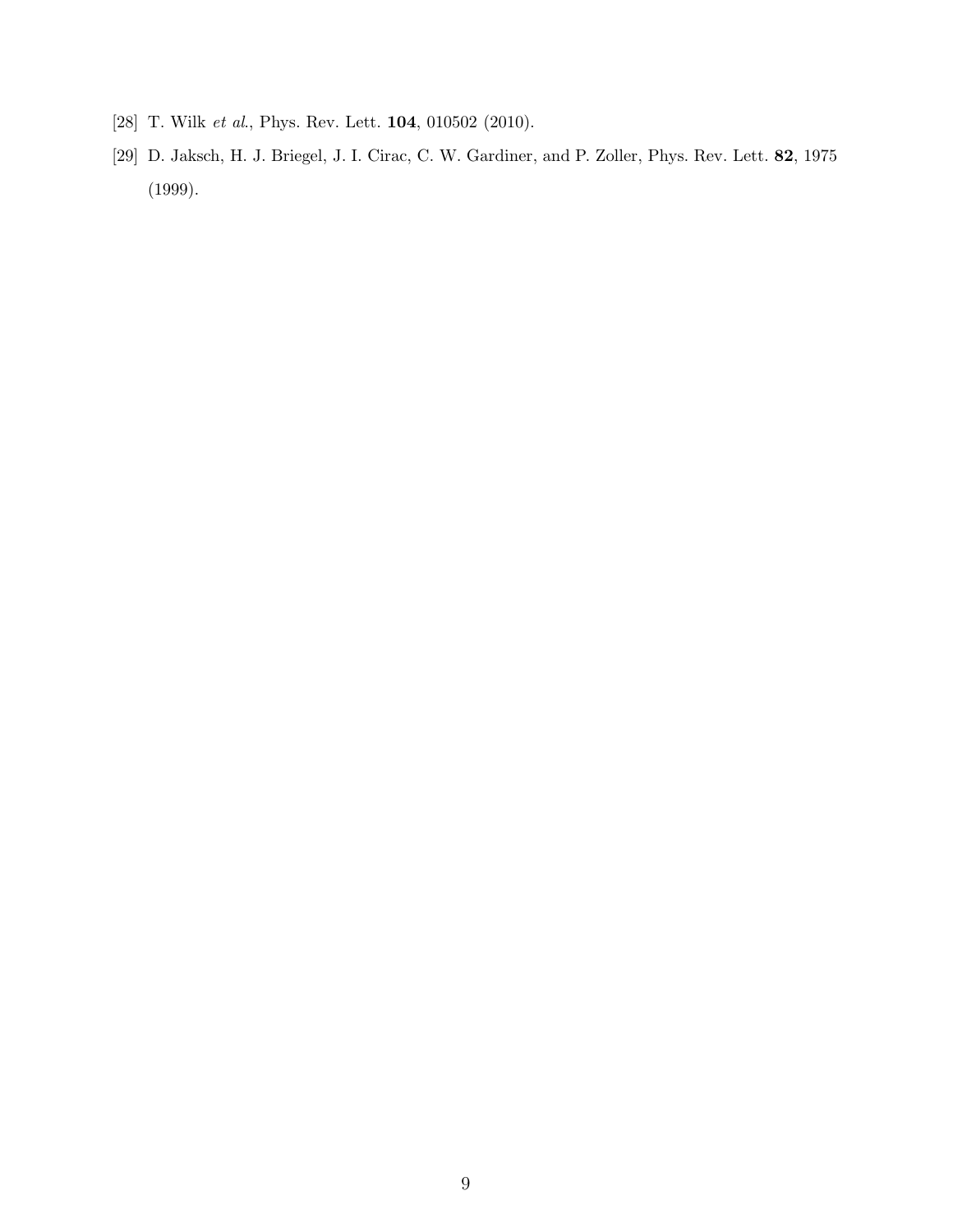## Figure Captions

- FIG. 1. (Color online) Lineshape of a Rabi transition from the  $|2S_{1/2}, F = 2, m_F = -2\rangle$ to the  $|2S_{1/2}, F = 1, m_F = -1\rangle$  state. (a) Pulse duration  $\tau_{\rm RF}$  is 200 ms. From left to right, the degrees of circularity  $\eta$  of the trap beam are 0, 0.292, 0.413, 0.515, and 0.754. The signals are normalized to the peak value at  $\eta = 0.413$ . The solid lines are Lorentzian functions except for  $\eta = 0.413$ , where we use the Rabi formula for a square pulse. (b) Full width at half maximum of the lineshapes. The dotted line represents the uncertainty limit. (c) The lineshape at  $\eta = 0.413$  with  $\tau_{RF} = 2$  s; FWHM =  $0.59 \pm 0.02$  Hz. The signal is normalized to the peak value in (a). We use a Lorentzian function to fit the data because inhomogeneous broadening is comparable to the uncertainty-limited linewidth.
- FIG. 2. (Color online) Ramsey signal to measure the coherence time  $\tau_c$  of a superposition state. (a) When the trap beam is linearly polarized.  $\tau_{RF} = 0.2$  ms and  $\Delta f$ = 230 Hz. Time constant  $\tau_c$  of the Gaussian envelope is 17.9  $\pm$  0.9 ms. (b) For the magic polarization,  $\eta = 0.413$ , with  $\tau_{\rm RF} = 0.5$  ms and  $\Delta f = 7$  Hz. Time constant of the exponential decay is  $820 \pm 60$  ms. (c) The coherence time while trap beam polarization is changed. The solid line is from  $1/\tau_c = 1/T_2^* + 1/T_2'$ , where  $T_2^*$  $T_2^*$  and  $T_2'$ 2 are from inhomogeneous and homogenous broadenings, respectively.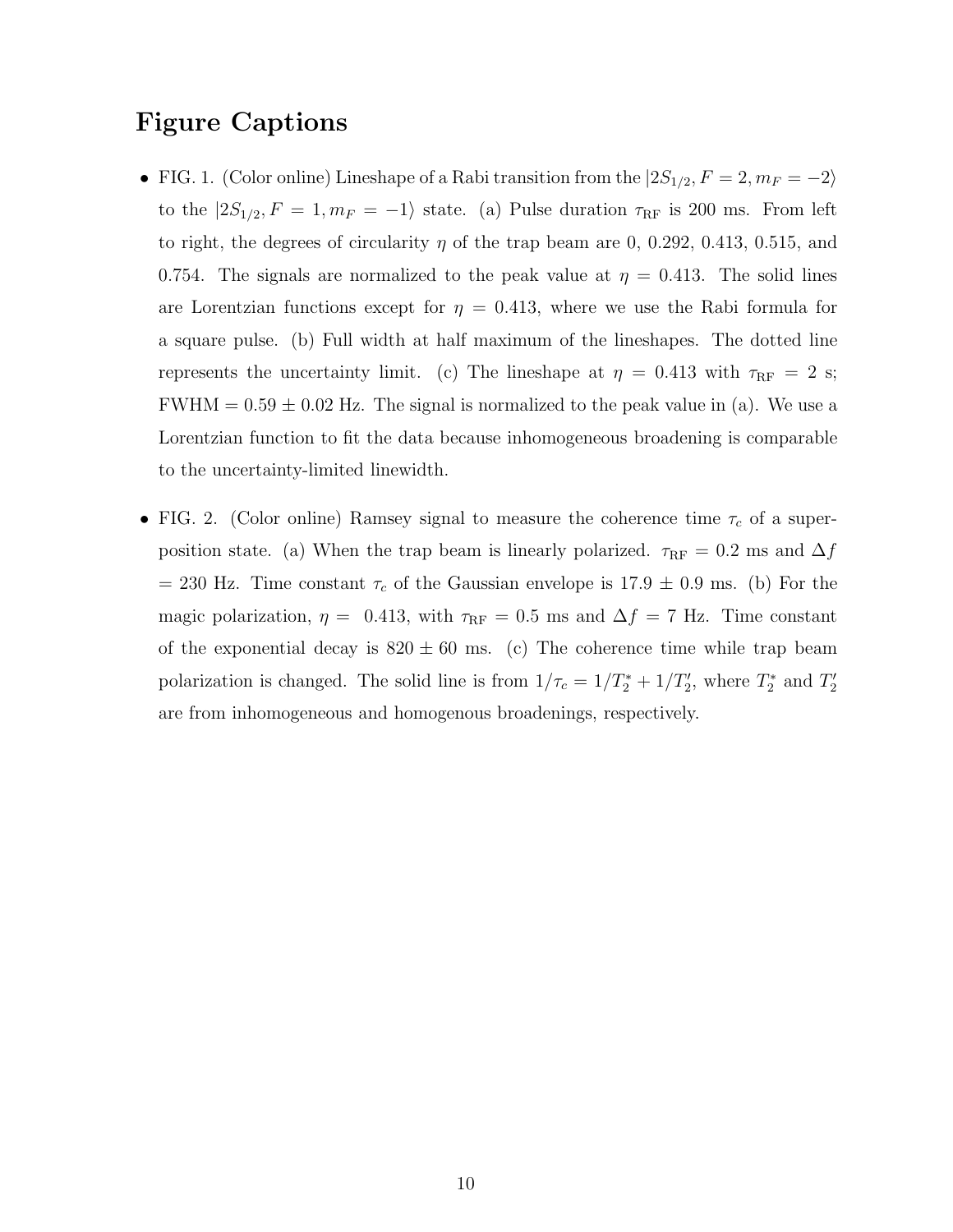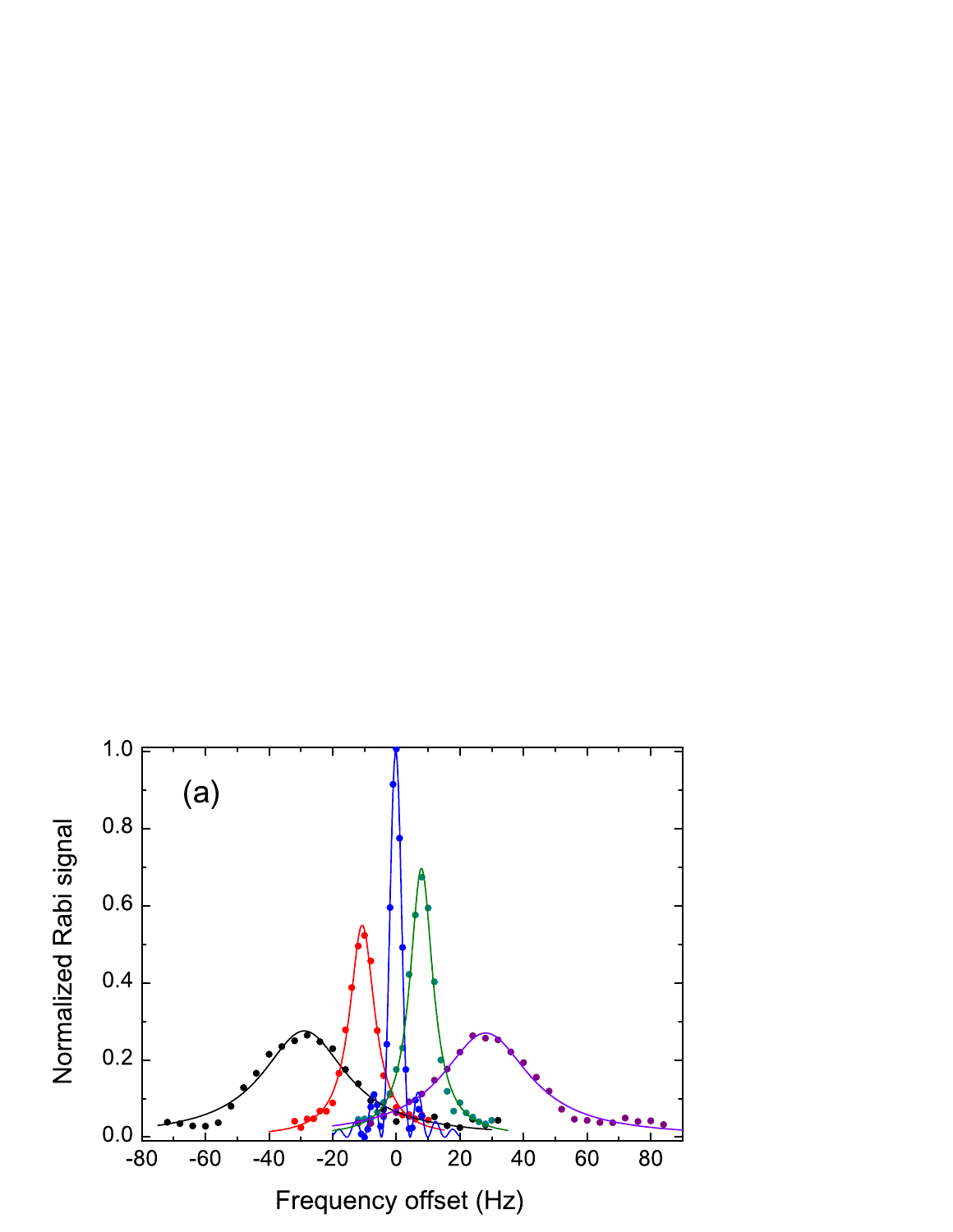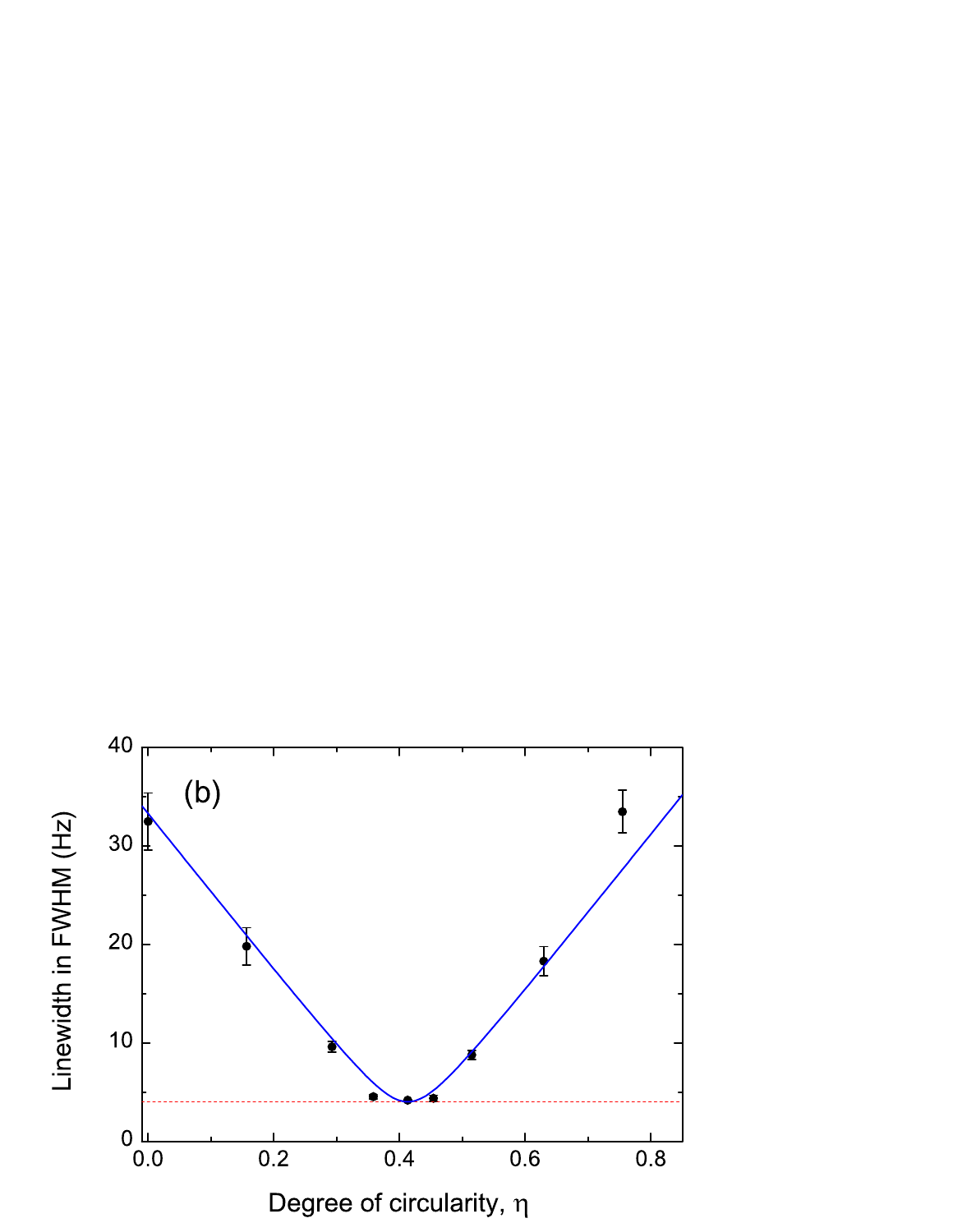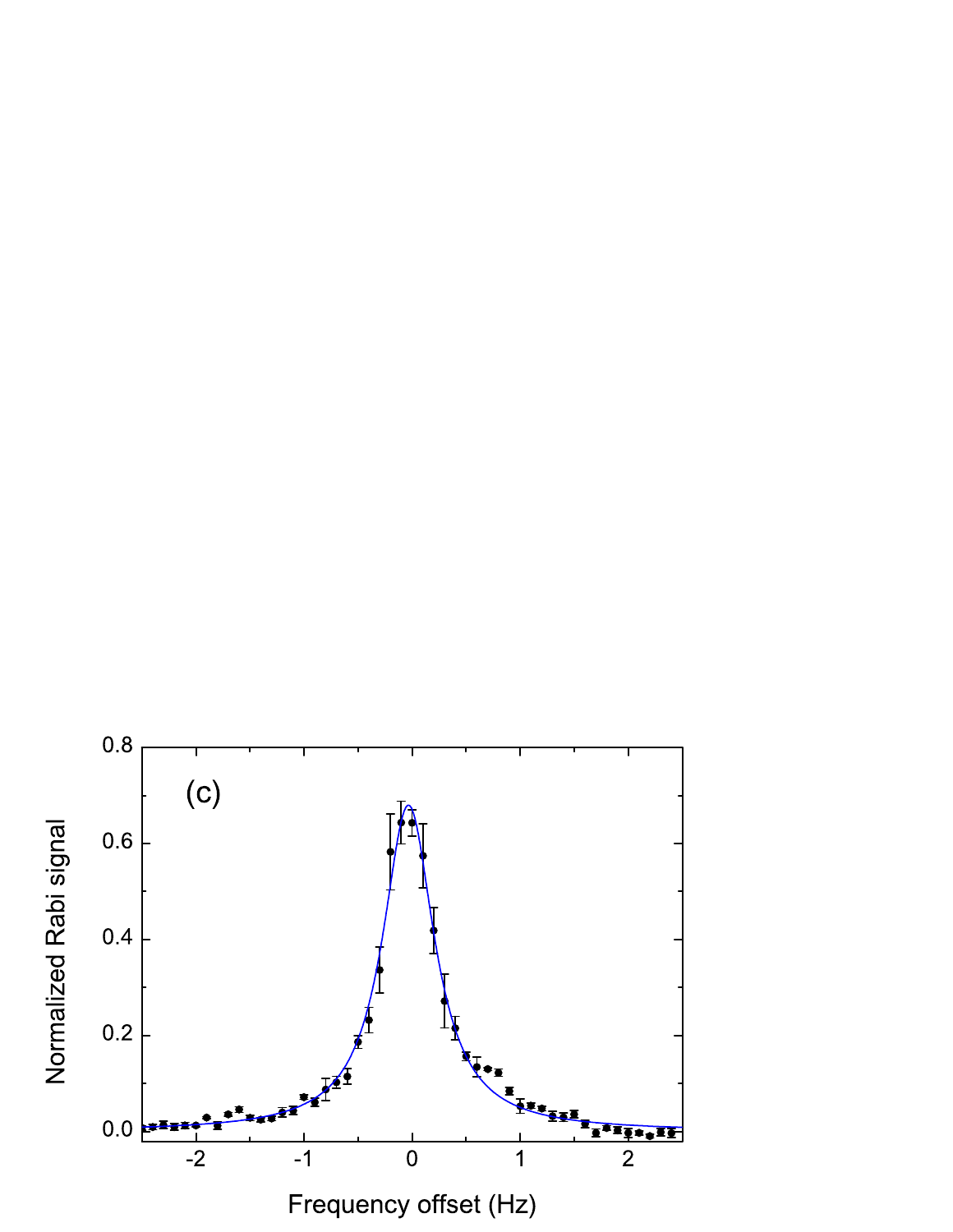

Delay between two  $\pi/2$  pulses (ms)

Normalized Ramsey signal Normalized Ramsey signal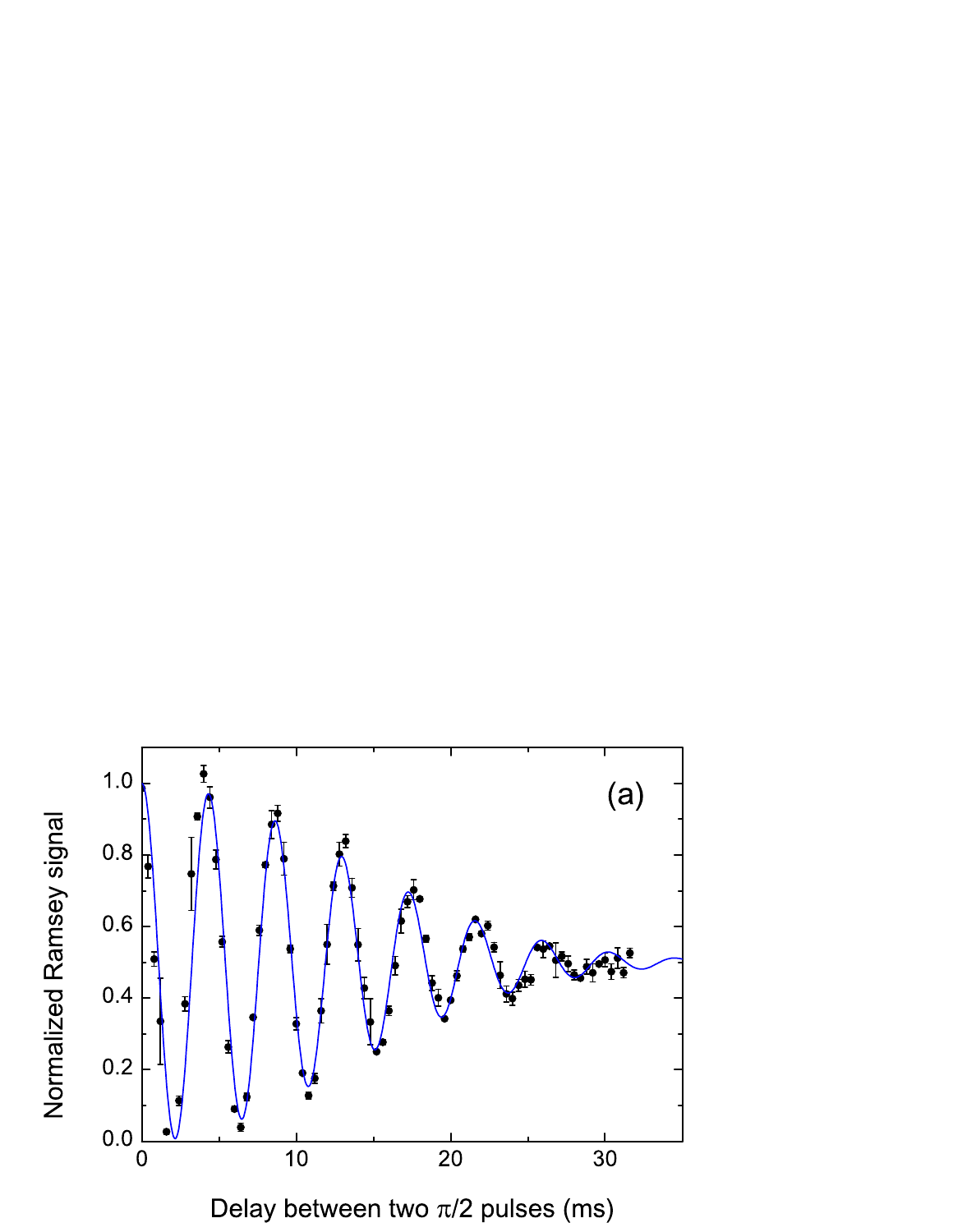

Delay between two  $\pi/2$  pulses (ms)

Normalized Ramsey signal Normalized Ramsey signal